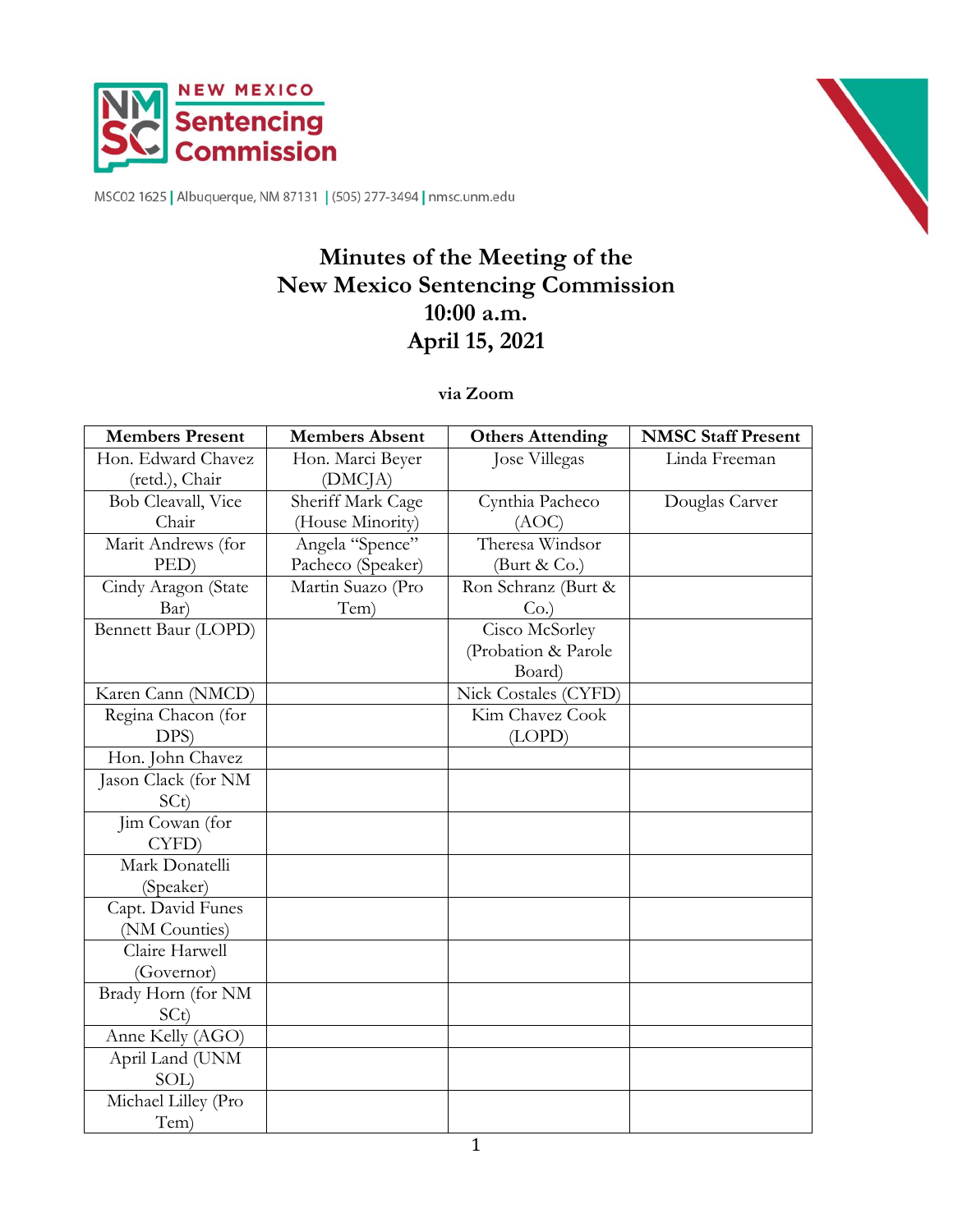| Nina Safier        |  |  |
|--------------------|--|--|
| (Governor)         |  |  |
| David Schmidt (Pro |  |  |
| Tem)               |  |  |
| Clint Wellborn     |  |  |
| (NMDAA)            |  |  |
| Ron West (Senate   |  |  |
| Minority)          |  |  |
|                    |  |  |

**I. Welcome and Introductions.** The meeting began at 10:02 a.m. Chair Justice Edward Chavez (retd.) welcomed members, guests, and staff to the meeting.

**II. Approval of minutes for the December 8, 2020 meeting.** The minutes of the meeting were approved by unanimous vote.

## **III. Staff Report.**

Linda Freeman, Executive Director of the New Mexico Sentencing Commission (NMSC), informed the Commission that there was positive news about the Commission's budget after the recent Legislative Session. The budget was fully intact from the prior year, sitting at approximately \$1.2 million, plus a \$500,000 special appropriation for the rewrite of the Criminal Code and other criminal statutes, and plus a \$50,000 special appropriation that will be used for studying bail and pretrial reform.

## **IV. FY20 Commission Audit Report.**

Ron Schranz and Theresa Windsor of Burt & Co. CPA, the auditors for the NMSC this past fiscal year, gave an overview of the FY20 audit report. The audit was a clean, or unmodified, opinion. They discussed the auditing standards applied and the methodology used to complete the report. They also gave the Commission a summary of key changes in the financial position of the NMSC. The NMSC had three findings in the report: one finding was a material weakness because of an audit adjustment that had to be made due to a duplicate billing and because the University of New Mexico was not always billed monthly; a second was a need to record time appropriately for the Commission's business manager; and a third due to an untimely reversion.

## **V. Rewrite of NMSC Strategic Plan.**

Executive Director Freeman informed the Commission that the Strategic Plan had not undergone an overhaul in eight years and that she would like to get members to help to rework the Strategic Plan. A number of members volunteered for the effort. The Strategic Plan is due in August.

## **VI. Update on Legislative Session.**

Douglas Carver, Deputy Director, NMSC, gave the members a quick overview of the Legislative Session. He stated that of the four bills the Commission had drafted, only the bill concerning fines and fees in the juvenile justice system had passed and been signed by the Governor. The geriatric and medical parole bill got caught up in legislative maneuvering by having other legislation attached to it and did not get a final vote; and the bill concerning adult fines and fees did not get a final vote. The bill to abolish the Sex Offender Management Board never obtained a sponsor. In addition, he informed the Commission that a bill to create a Children's Code Reform Task Force, of which the NMSC would have been a member, never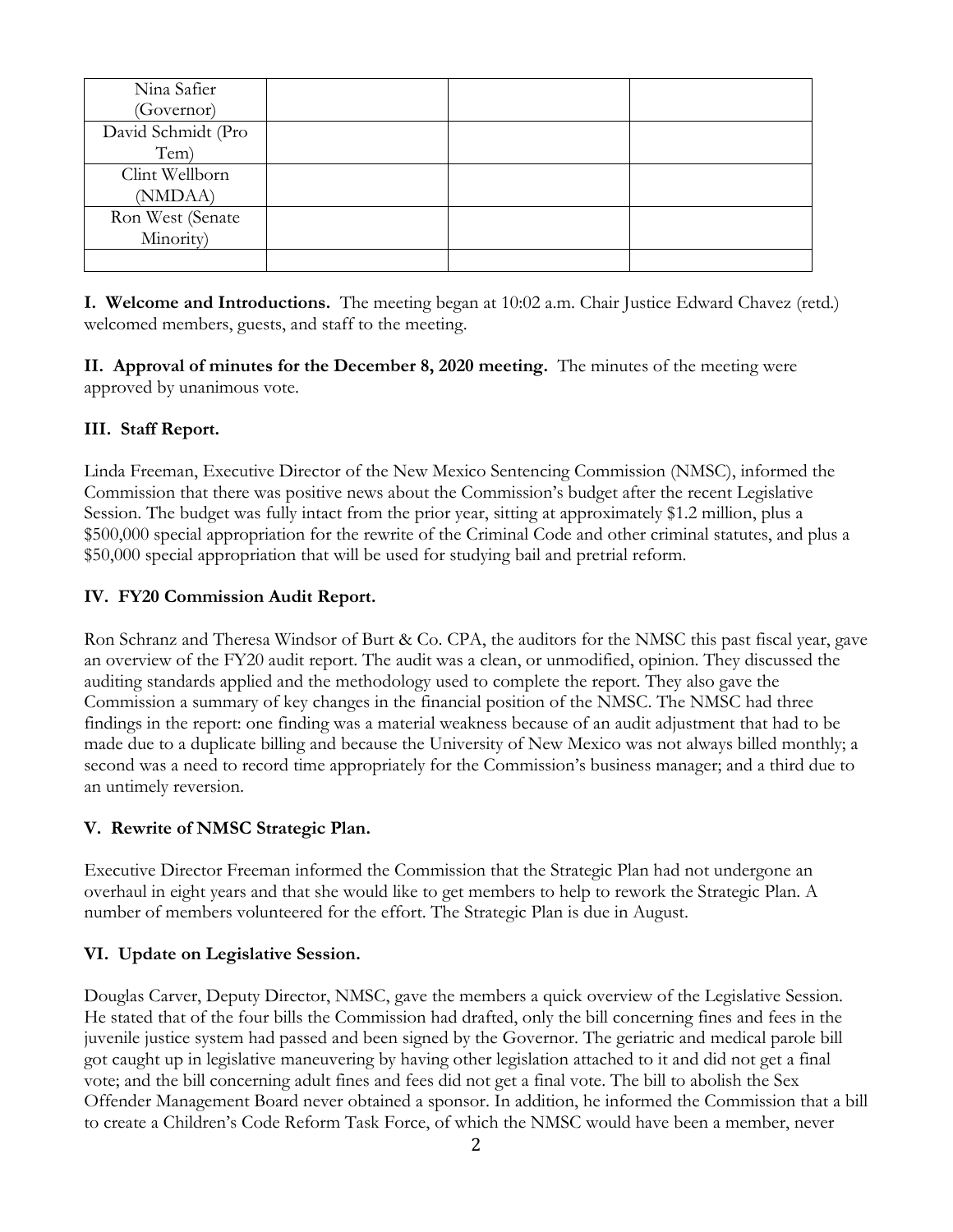received a vote on the House Floor; but the Uniform Collateral Consequences of Conviction Act, which assigns to the Commission the duty to publish on its website collateral consequences of convictions in New Mexico, did pass after many years of attempts, thus adding those duties to the existing tasks of the Commission.

## **VII. Rewrite of the Criminal Code.**

Executive Director Freeman introduced this topic by noting that the Commission had received \$500,000 for this effort in a special appropriation that was immediately available as it was for the present and next fiscal years. The Commission has contracted with the Robina Institute of Criminal Law and Criminal Justice, a research institute affiliated with the University of Minnesota, who specialize in criminal justice reform issues and have assisted other jurisdictions in efforts similar to that which New Mexico is about to undertake. The Robina Institute is pulling together information for the Commission on reform efforts in other states, an overview of current best practices in criminal justice, how our Criminal Code compares to other jurisdictions, and recommendations for how to structure the effort. The Robina Institute will be making a preliminary report to the Commission at its next meeting. Executive Director Freeman also informed the Commission that she had begun looking into hiring additional Commission staff for this effort, whether on a contract basis or as part- or full-time employees.

Chair Chavez asked Commission members to recommend a structure for the Commission as this effort goes forward, including whether to set up a new subcommittee or use the existing subcommittee structure.

Members of the Commission asked questions about and discussed the background and role of the Robina Institute; whether other organizations had been contacted; other states that have rewritten their criminal codes; the scope of revision being contemplated by Rep. Gail Chasey, who initially sponsored the appropriation, and by other legislators; whether the Council of State Governments Justice Center would be involved in the work; possible involvement by the UNM School of Law; the length of time available for the effort; how this work would intersect with the work of the Reform Committee; the need to get buy in from legislators, the Governor's office, and other interested parties throughout the process; and that the Juvenile Committee's involvement in the rewrite of the Children's Code in past years provides a model for an approach.

Members of the Commission recommended that the Commission create a new subcommittee specifically focused on this task, as there will be a number of big decisions to be made. Chair Chavez said that he would reach out to members to form such a subcommittee.

## **VIII. Ideas for Legislation for 2022 Legislative Session.**

Chair Chavez introduced this topic by noting that the Commission's charge is to provide advice to the three branches of government on what reforms to the criminal justice system might be recommended. He also noted that looking at legislation just as it was introduced was not ideal. He intends to write a letter to all legislators inviting them to submit bills to the Commission for review in advance of the Legislative Session. Additionally, he recommended that members of the Commission take a look at legislation on which action was not taken to see if there were ideas in those bills that should be brought forward again. He also recommended that the Commission re-examine the bills on adult fines and fees and geriatric and medical parole to see if changes needed to be made to those pieces of legislation, with the thought that the Commission should try to get them placed on the Governor's call for the upcoming short Session in 2022.

Members of the Commission mentioned that the Juvenile Committee was possibly interested in moving forward with more work on the fines and fees issues, and that some other bills that were considered in the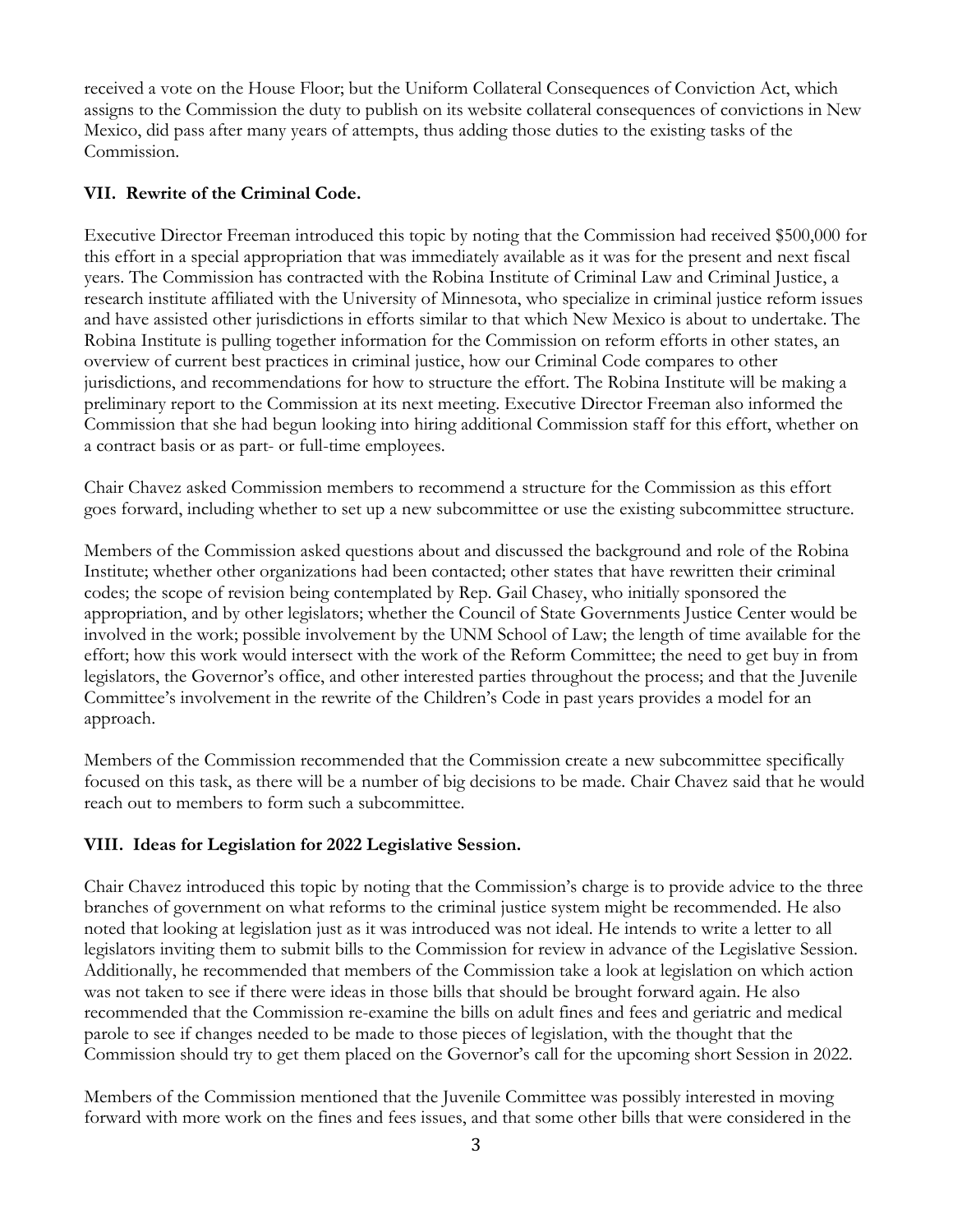past Legislative Session seemed to have strong support, particularly HB 201 concerning early release from probation.

## **IX. Report from the Legislative Committee.**

Deputy Director Carver informed the committee that in the 2021 Legislative Session the Legislative Committee reviewed a total of 109 pieces of legislation – 103 bills, two memorials, and four joint resolutions. Eleven of the bills reviewed passed the Legislature, and all but one were signed by the Governor, while one was vetoed. One of the memorials passed its chamber, the other did not, and none of the joint resolutions passed the Legislature. He added that in conversations with Chair Martin Suazo, the committee might re-asses how it votes on legislation in future Legislative Sessions.

# **X. Report from the Justice Information Sharing Council.**

Executive Director Freeman informed the Commission that JISC would be meeting again soon; the council would re-launch with all stakeholders involved in the criminal justice data sharing initiative that the Commission was leading.

# **XI. Report from the Juvenile Committee.**

Bob Cleavall, Chair, reported that the committee had met on April 9 and heard a presentation on drag racing in Albuquerque and Bernalillo County; received an update on the work of AMIkids Sandoval, who have been expanding their programming and facilities in the juvenile justice system; and discussed the work plan for the committee in the coming year.

Chair Chavez asked whether the committee could get information on how many times juveniles have been determined to be amendable for treatment but no treatment opportunities were available, and whether the committee might be able to assess where the gaps were in treatment options for juveniles involved in the justice system.

# **XII. Report from the Sex Offender Management Board.**

Deputy Director Carver stated that he had been contacted by one of the members of the SOMB, who was interested in finding a new home for the board. Members of the committee discussed how long it had been since the board had brought forward anything for the Commission to consider.

## **XIII. Report from the Grants Committee.**

Executive Director Freeman discussed the webinars that the Commission had started to help educate members of the criminal justice coordinating councils (CJCCs) and other interested parties in the crime reduction grants process and to stimulate ideas for grants. She informed the Commission that the forms for grant applications had been up on the Commission's website since late March, with a deadline for applications of May 7, and the hope that funded projects would be ready to launch by July 1. Commission staff have been reaching out to CJCCs to engage them with the process more, as momentum that had been built up when the grants process started had been thrown off by the Covid crisis.